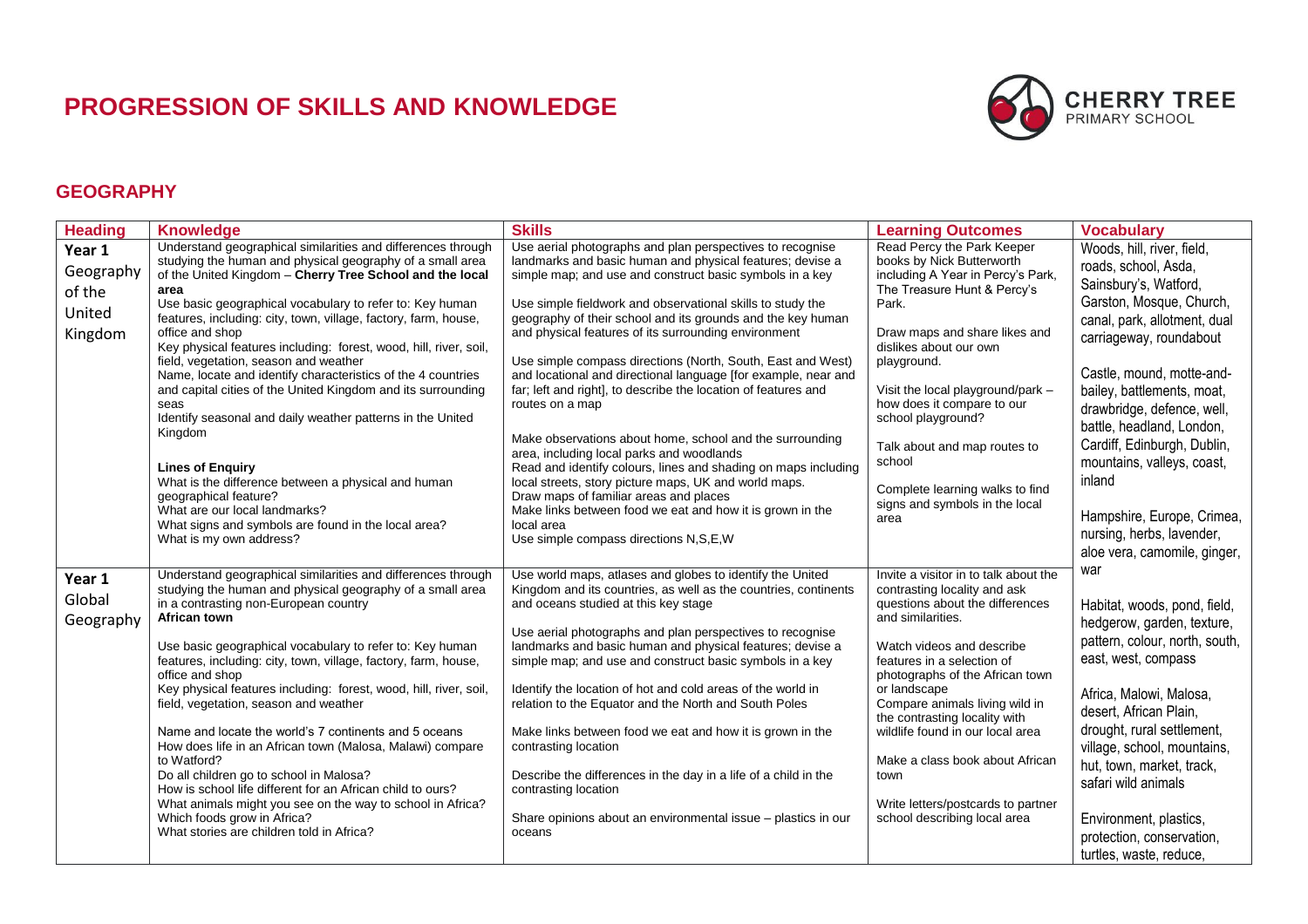|                                                 |                                                                                                                                                                                                                                                                                                                                                                                                                                                                                                                                                                                                                                                                                                                                                                                                                                                                                                                                                                                                                                                        | Select information from posters or videos about an<br>environmental issue to create own                                                                                                                                                                                                                                                                                                                                                                                                                                                                                                                                                                                                                                                                                                                                                                                                                                                                                                                                                         |                                                                                                                                                                                                                                                                                                                                                                                                                                                                                                                                                                                                                                    | recycle, reuse, compassion,<br>campaign                                                                                                                                                                                                                                                                                                                                                                                                                                                                                                                                                                                                                                                                                                 |
|-------------------------------------------------|--------------------------------------------------------------------------------------------------------------------------------------------------------------------------------------------------------------------------------------------------------------------------------------------------------------------------------------------------------------------------------------------------------------------------------------------------------------------------------------------------------------------------------------------------------------------------------------------------------------------------------------------------------------------------------------------------------------------------------------------------------------------------------------------------------------------------------------------------------------------------------------------------------------------------------------------------------------------------------------------------------------------------------------------------------|-------------------------------------------------------------------------------------------------------------------------------------------------------------------------------------------------------------------------------------------------------------------------------------------------------------------------------------------------------------------------------------------------------------------------------------------------------------------------------------------------------------------------------------------------------------------------------------------------------------------------------------------------------------------------------------------------------------------------------------------------------------------------------------------------------------------------------------------------------------------------------------------------------------------------------------------------------------------------------------------------------------------------------------------------|------------------------------------------------------------------------------------------------------------------------------------------------------------------------------------------------------------------------------------------------------------------------------------------------------------------------------------------------------------------------------------------------------------------------------------------------------------------------------------------------------------------------------------------------------------------------------------------------------------------------------------|-----------------------------------------------------------------------------------------------------------------------------------------------------------------------------------------------------------------------------------------------------------------------------------------------------------------------------------------------------------------------------------------------------------------------------------------------------------------------------------------------------------------------------------------------------------------------------------------------------------------------------------------------------------------------------------------------------------------------------------------|
|                                                 |                                                                                                                                                                                                                                                                                                                                                                                                                                                                                                                                                                                                                                                                                                                                                                                                                                                                                                                                                                                                                                                        | Select a way to help protect our oceans and seas                                                                                                                                                                                                                                                                                                                                                                                                                                                                                                                                                                                                                                                                                                                                                                                                                                                                                                                                                                                                |                                                                                                                                                                                                                                                                                                                                                                                                                                                                                                                                                                                                                                    |                                                                                                                                                                                                                                                                                                                                                                                                                                                                                                                                                                                                                                                                                                                                         |
| Year 2<br>Geography<br>of the United<br>Kingdom | Understand geographical similarities and differences<br>through studying the human and physical geography of a<br>small area of the United Kingdom - Cherry Tree School<br>and the local area (Watford)<br>Use basic geographical vocabulary to refer to: Key human<br>features, including: city, town, village, factory, farm, house,<br>office and shop, stadium, mosque, church, temple,<br>supermarket, canal, motorway, dual carriageway<br>Key physical features including: forest, wood, hill, river,<br>soil, field, vegetation, season and weather<br>Identify seasonal and daily weather patterns in the United<br>Kingdom<br><b>Lines of Enquiry</b><br>What is wonderful about Watford?<br>What are the landmarks in Watford and the surrounding<br>area?<br>Why is it expensive to live in Watford?<br>Where can we get to from Watford?<br>Which are the oldest buildings in Watford?<br>What industries existed in Watford in the past?<br>How does the football club support the local community?<br>How has London changed over time? | Compare and contrast, reason, offer views and opinions, use<br>appropriate vocabulary<br>Use aerial photographs and plan perspectives to recognise<br>landmarks and basic human and physical features; devise a<br>simple map; and use and construct basic symbols in a key<br>Use simple fieldwork and observational skills to study the<br>geography of their school and its grounds and the key human<br>and physical features of its surrounding environment<br>Use simple compass directions (North, South, East and<br>West) and locational and directional language [for example,<br>near and far; left and right], to describe the location of<br>features and routes on a map<br>Compare observations about home, school and the<br>surrounding area, including Watford town and woodlands<br>Read and interpret maps including local streets, story book<br>maps, UK and world maps. Use keys to identify features<br>Draw maps of the local area<br>Use simple compass directions N, S, E, W<br>Locate and identify London landmarks | Visit Watford Football Ground or<br>have a visit from one of the<br>players<br>Create a 'come to Watford'<br>brochure as a class<br>Use local maps to write<br>directions to different<br>landmarks/places within Watford<br>Draw a map of The Dome<br>Roundabout and buildings<br>around it.<br>Read books about local history<br>Create a UK map of Football<br>teams<br>Use estate agent details to<br>compare prices of houses in<br>different areas of Watford<br>Play games using compass<br>directions on the playground<br>Create a signpost in the<br>playground that points to<br>different places around the<br>country | Watford, Cassiobury, River<br>Gade, ring road, stadium,<br>shopping centre,<br>London, River Thames,<br>urban, over populated, busy,<br>noisy, traders, fire, Pudding<br>Lane, monument, bakers,<br>transport<br>Globe, satellite, space,<br>planets, rockets, projection,<br>Neil Armstrong, Katherine G<br>Johnson, axis, continents,<br>weather, clouds<br>Habitat, woods, pond, field,<br>hedgerow, garden, texture,<br>pattern, colour, north, east,<br>south, west<br>Mountains, valleys, River<br>Ganges, festivals, Prime<br>Minister, Delhi,<br>independence, Raj, religion,<br>culture, climate<br>Tree, trunk, conservation,<br>leaves, canopy, shade,<br>roots, habitat,<br>manufacturing, furniture,<br>replanting schemes |
| Year 2<br>Global<br>Geography                   | Use basic geographical vocabulary to refer<br>Understand geographical similarities and differences<br>through studying the human and physical geography of a<br>small area in a contrasting non-European country<br>Indian town<br>Use basic geographical vocabulary to refer to: Key human                                                                                                                                                                                                                                                                                                                                                                                                                                                                                                                                                                                                                                                                                                                                                            | Use world maps, atlases and globes to identify the countries,<br>continents and oceans studied at this key stage<br>Use aerial photographs and plan perspectives to recognise<br>landmarks and basic human and physical features; devise a<br>simple map; and use and construct basic symbols in a key<br>Identify the location of hot and cold areas of the world in                                                                                                                                                                                                                                                                                                                                                                                                                                                                                                                                                                                                                                                                           | Interview visitors that have been<br>to India about the differences<br>and similarities to the UK<br>Look at pictures of human and<br>physical features in India and<br>draw comparisons with Watford                                                                                                                                                                                                                                                                                                                                                                                                                              |                                                                                                                                                                                                                                                                                                                                                                                                                                                                                                                                                                                                                                                                                                                                         |
|                                                 | features, including: city, town, village, factory, farm, house,<br>office, church, temple, mosque, supermarket and shop                                                                                                                                                                                                                                                                                                                                                                                                                                                                                                                                                                                                                                                                                                                                                                                                                                                                                                                                | relation to the Equator and the North and South Poles                                                                                                                                                                                                                                                                                                                                                                                                                                                                                                                                                                                                                                                                                                                                                                                                                                                                                                                                                                                           | Make a model Indian village and<br>draw maps of it                                                                                                                                                                                                                                                                                                                                                                                                                                                                                                                                                                                 |                                                                                                                                                                                                                                                                                                                                                                                                                                                                                                                                                                                                                                                                                                                                         |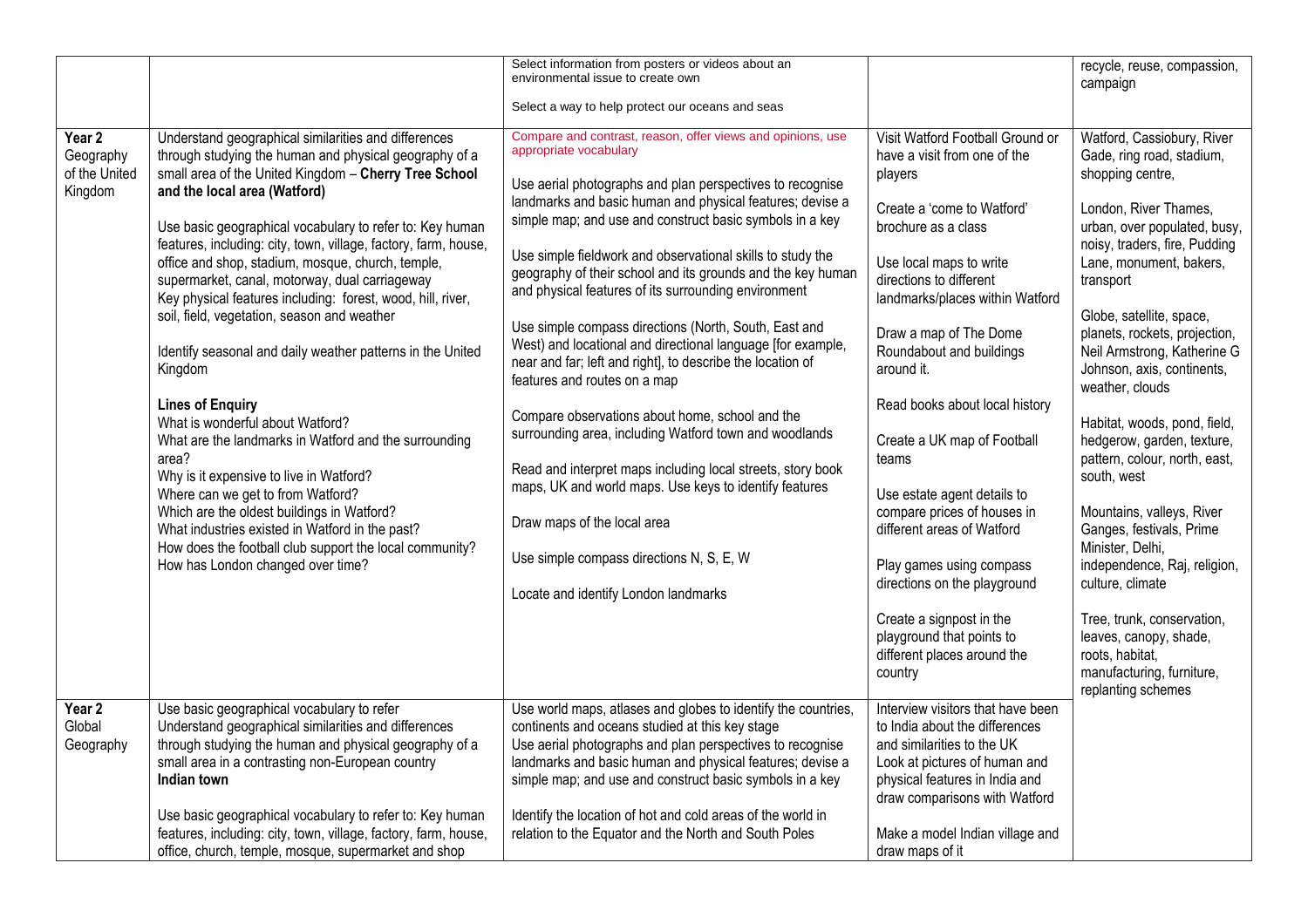|           | Key physical features including: forest, wood, hill, river,                                 | Make links between food we eat and how it is grown in the                                                          |                                                                     |                                                                   |
|-----------|---------------------------------------------------------------------------------------------|--------------------------------------------------------------------------------------------------------------------|---------------------------------------------------------------------|-------------------------------------------------------------------|
|           | soil, field, vegetation, season and weather, ocean, waterfall                               | contrasting location – rice and wheat                                                                              | Investigate the importance of the                                   |                                                                   |
|           |                                                                                             |                                                                                                                    | Indian elephant                                                     |                                                                   |
|           | Name and locate the world's 7 continents                                                    | Offer reasons for the differences in the day in a life of a child                                                  |                                                                     |                                                                   |
|           |                                                                                             | in the contrasting location to own life                                                                            | Cook with ingredients from India                                    |                                                                   |
|           | Lines of Enquiry                                                                            |                                                                                                                    | and eat Indian food - rice                                          |                                                                   |
|           | Where is India?                                                                             | Share opinions about an environmental issue - Looking                                                              |                                                                     |                                                                   |
|           | How is the weather and seasons different in India to the                                    | after our local wildlife and litter                                                                                | <b>Cross Curricular links:</b>                                      |                                                                   |
|           | UK?                                                                                         |                                                                                                                    | Art Learn about Amirita Sher Gil                                    |                                                                   |
|           | What foods are grown in different areas of India?                                           | Offer views and opinions about litter in the local environment                                                     | History Mahatma Gandhi                                              |                                                                   |
|           | Can any children share their experiences of India?                                          |                                                                                                                    | Music - Indian cultural music                                       |                                                                   |
|           | Is India more colourful that the UK?                                                        |                                                                                                                    |                                                                     |                                                                   |
|           | Who looks after the people in India?                                                        |                                                                                                                    |                                                                     |                                                                   |
|           | What does the world look like from space?                                                   |                                                                                                                    |                                                                     |                                                                   |
|           | What inspires humans to explore the world and space?                                        |                                                                                                                    |                                                                     |                                                                   |
| Year 3    | Understand geographical similarities and differences                                        | Understanding through explanations, use accurate and                                                               | Produce leaflets or a class book                                    | Leavesden, aerodrome, air                                         |
| Geography | through studying the human and physical geography of a                                      | precise vocabulary. Measure and record                                                                             | about the change in land use                                        | flight, engineering, tourist                                      |
| of the    | small area of the United Kingdom - Leavesden                                                |                                                                                                                    | over time.                                                          | attraction, film industry,                                        |
| United    |                                                                                             | Use fieldwork to observe, measure record and present the                                                           |                                                                     | Victorian hospital,                                               |
| Kingdom   | Human geography, including: types of settlement and land                                    | human and physical features in the local area using a range                                                        | Debate the environmental issues                                     | orphanage, country park,                                          |
|           | use, economic activity including trade links                                                | of methods, including sketch maps, plans and graphs, and                                                           | of building on local land. Was                                      | development, housing                                              |
|           |                                                                                             | digital technologies                                                                                               | building the studios a good idea?                                   | estate, transport links                                           |
|           | How has land been used over time in our local area?<br>Do we live in a rural or urban area? |                                                                                                                    |                                                                     |                                                                   |
|           | What has happened to the Mothercare Headquarters in                                         | Use the eight points of a compass, four-figure grid<br>references, symbols and key to build their knowledge of the | Interview local people about the<br>changes they have seen in their | Iron, stone, slate, wood, flint,<br>shelter, community, survival, |
|           | Watford?                                                                                    | United Kingdom                                                                                                     | lifetime in the local area.                                         | hunting, animal skins,                                            |
|           | What has the land in Leavesden been used for over time?                                     |                                                                                                                    | Ask their opinions about the                                        | weapons and tools                                                 |
|           | Which planes took off from the airport?                                                     | Use maps, atlases, globes and digital/computer mapping to                                                          | building of houses on open field                                    |                                                                   |
|           | Why did Warner Bros build the studios in Leavesden?                                         | locate countries and describe features studied                                                                     | sites.                                                              | Atlantic, Pacific, Indian                                         |
|           | How many people visit Leavesden in a year?                                                  |                                                                                                                    |                                                                     | Ocean, Southern Ocean,                                            |
|           | How has the hospital site changed over time?                                                | Research using a variety of primary and secondary sources                                                          | Draw maps of the layout of Harry                                    | Arctic Ocean, magnetic                                            |
|           |                                                                                             | about the change in land use on the Leavesden aerodrome                                                            | Potter World or design own                                          | north and south. Equator,                                         |
|           | What natural resources were used in the Stone Age?                                          | site                                                                                                               | maps of an attraction                                               | navigation, compass                                               |
|           |                                                                                             | Analyse data from the studios to find out about patterns in                                                        |                                                                     | directions, weather, climate,                                     |
|           | Why do bees need protecting?                                                                | visitors to the studios                                                                                            | Compare a map of the                                                | storms                                                            |
|           |                                                                                             |                                                                                                                    | Leavesden hospital from the late                                    |                                                                   |
|           |                                                                                             | Explain how to use visitor maps from the studios to plan a                                                         | 1800s to now                                                        | Egypt, Cairo, River Nile,                                         |
|           |                                                                                             | route around the attraction                                                                                        |                                                                     | flood plains, archaeology,                                        |
|           |                                                                                             |                                                                                                                    | Use historic maps of the UK to                                      | civilisation, architecture,                                       |
|           |                                                                                             | Use historical maps of the Leavesden hospital site and                                                             | locate natural resources and                                        | astronomy, hieroglyphics                                          |
|           |                                                                                             | compare with up to date maps                                                                                       | plan a new settlement in the best                                   |                                                                   |
|           |                                                                                             |                                                                                                                    | location                                                            | Iceland, volcano,                                                 |
|           |                                                                                             | Draw and interpret a map of a familiar surrounding using a                                                         | Build a model Stone Age                                             | earthquake, geysers, hot                                          |
|           |                                                                                             | key                                                                                                                | settlement in the school grounds                                    | springs, lagoons, waterfalls,                                     |
|           |                                                                                             |                                                                                                                    | and map it                                                          | icecap, glaciers, tourism,                                        |
|           |                                                                                             |                                                                                                                    |                                                                     |                                                                   |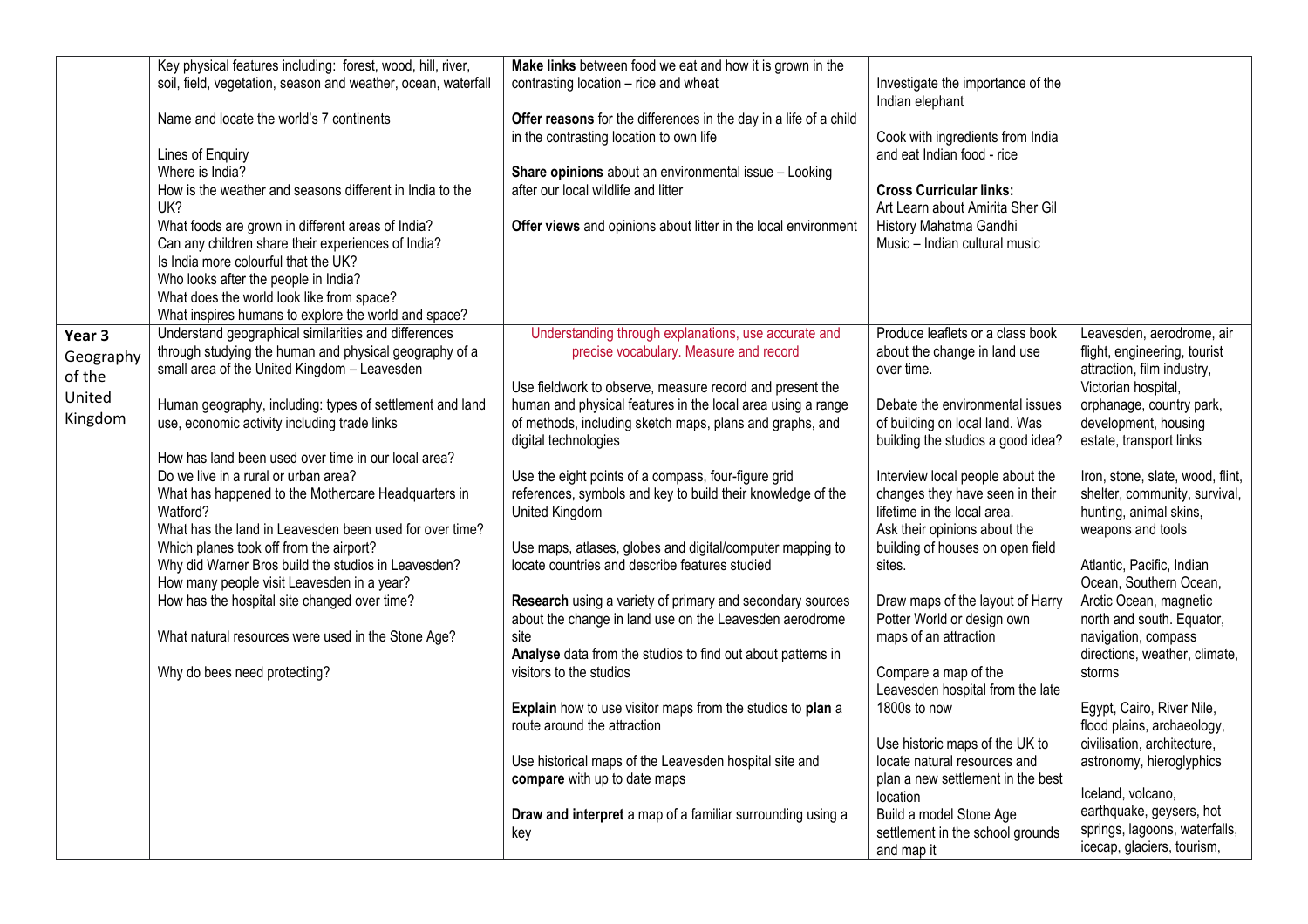|                                                    |                                                                                                                                                                                                                                                                                                                                                                                                                                                                                                                                                                                                                                                               |                                                                                                                                                                                                                                                                                                                                                                                                                                                                                                                                                                                                                                  |                                                                                                                                                                                                                                                                                              | settlement, Northern Lights,<br>Arctic Circle, Polar Bears,                                                                                                                                                                    |
|----------------------------------------------------|---------------------------------------------------------------------------------------------------------------------------------------------------------------------------------------------------------------------------------------------------------------------------------------------------------------------------------------------------------------------------------------------------------------------------------------------------------------------------------------------------------------------------------------------------------------------------------------------------------------------------------------------------------------|----------------------------------------------------------------------------------------------------------------------------------------------------------------------------------------------------------------------------------------------------------------------------------------------------------------------------------------------------------------------------------------------------------------------------------------------------------------------------------------------------------------------------------------------------------------------------------------------------------------------------------|----------------------------------------------------------------------------------------------------------------------------------------------------------------------------------------------------------------------------------------------------------------------------------------------|--------------------------------------------------------------------------------------------------------------------------------------------------------------------------------------------------------------------------------|
| Year 3<br>Global<br>Geography                      | Understand geographical similarities and differences<br>through the study of human and physical geography of a<br>region in a European country - Iceland<br>Describe and understand key aspects of:<br>Physical geography, including: climate zones, biomes and<br>vegetation belts, mountains, waterfalls, hot water springs,<br>geysers, volcanoes and earthquakes<br>Describe and understand key aspects of: human<br>geography, including: types of settlement and land use,<br>economic activity including trade links, and the distribution<br>of natural resources including energy, food, minerals and<br>water<br>Why do people live near volcanoes? | Locate the world's countries, using maps to focus on Europe<br>(including the location of Russia) and North and South<br>America, concentrating on their environmental regions, key<br>physical and human characteristics, countries, and major<br>cities<br>Use maps, atlases, globes and digital/computer mapping to<br>locate countries and describe features studied<br>Locate places in the world where volcanoes occur.<br>Understand and be able to communicate in<br>different ways the cause of volcanoes and the process that<br>occurs before a volcano erupts.<br>Draw diagrams, produce writing and use the correct | Make a model volcano and<br>present the processes involved<br>in eruptions<br>Design or make a model<br>volcanic Island that includes<br>other natural features such as<br>geysers, hot water springs and<br>waterfalls<br>Design a travel brochure to<br>persuade tourists to visit Iceland | tectonic plates<br>Pollination, nectar,<br>protection, conservation, life<br>cycles, swarm, hive, honey,<br>queen bee, honey bee,<br>bumble bee, thorax, trade,<br>manufacturing, food<br>industry, farming, climate<br>change |
|                                                    | Why are there few trees near volcanoes?<br>What rock formations are created through tectonic<br>movement?<br>Why are volcanoes a popular tourist destination?<br>How can we compare a volcanic island/settlement with<br>Watford with regards to climate, settlement, landscapes<br>and wildlife?<br>Why is Iceland called Iceland?<br>Is it safe to live near a volcano?                                                                                                                                                                                                                                                                                     | vocabulary for each stage of the process of volcanic<br>eruption.<br>Ask and answer questions about the effects of volcanoes.<br>Discuss how volcanoes affect human life e.g. settlements<br>and spatial variation.                                                                                                                                                                                                                                                                                                                                                                                                              |                                                                                                                                                                                                                                                                                              |                                                                                                                                                                                                                                |
|                                                    | Why did the stone age civilization & the iron age settlers<br>choose to settle where they did?<br>What were their settlements like?<br>How have the oceans been navigated over time?<br>How did Ancient Egyptians interact the River Nile?<br>What type of settlements did the Ancient Egyptians create?                                                                                                                                                                                                                                                                                                                                                      |                                                                                                                                                                                                                                                                                                                                                                                                                                                                                                                                                                                                                                  |                                                                                                                                                                                                                                                                                              |                                                                                                                                                                                                                                |
| Year 4<br>Geography<br>of the<br>United<br>Kingdom | Understand geographical similarities and differences<br>through studying the human and physical geography of a<br>small area of the United Kingdom - St Albans (market<br>town)<br>Describe and understand key aspects of: human<br>geography, including: types of settlement and land use,<br>economic activity including trade links, and the distribution<br>of natural resources including energy, food, minerals and                                                                                                                                                                                                                                     | Describe and explain links, patterns, processes and inter-<br>relationships.<br>Measure, record and present<br>Use fieldwork to observe, measure record and present the<br>human and physical features in the local area using a range<br>of methods, including sketch maps, plans and graphs, and<br>digital technologies<br>Use maps, atlases, globes and digital/computer mapping to                                                                                                                                                                                                                                          | Use ICT skills to research the<br>Roman links with St Albans<br>Visit St Albans Abbey and<br>complete field work<br>Interview people who live in St<br>Albans                                                                                                                                | Roman settlement, arches,<br>Verulamium, amphitheatre,<br>soldiers, Abbey, market, St<br>Alban, Watling Street,<br>coaching stop<br>Exploration,<br>circumnavigation, voyage,<br>radar, compass, satellite                     |
|                                                    | water                                                                                                                                                                                                                                                                                                                                                                                                                                                                                                                                                                                                                                                         | locate countries and describe features studied                                                                                                                                                                                                                                                                                                                                                                                                                                                                                                                                                                                   | Create maps of historical points<br>of interest within the city                                                                                                                                                                                                                              | navigation, Titanic, ice berg,<br>Atlantic, Southampton, New                                                                                                                                                                   |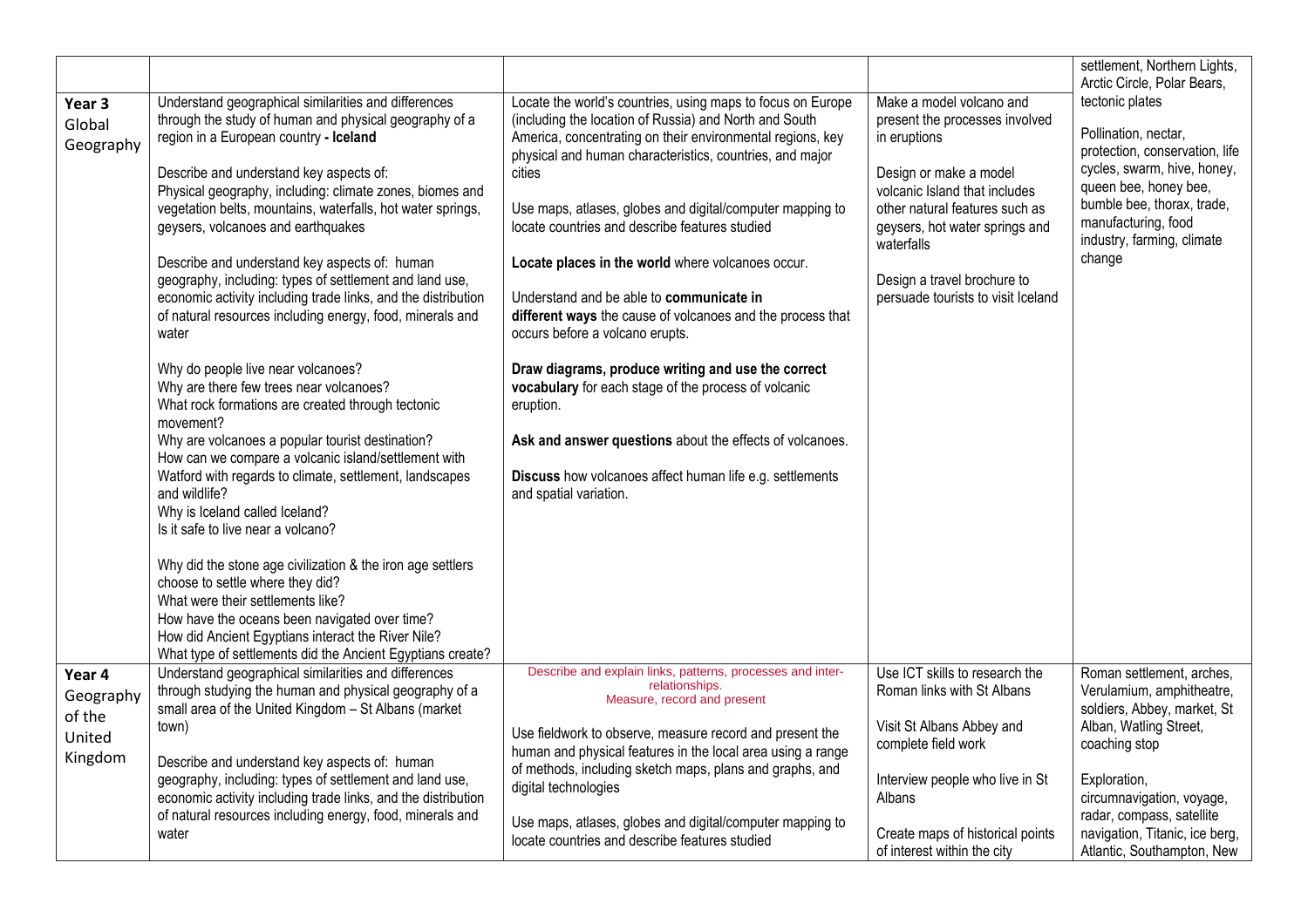|           | Name and locate counties and cities of the United             |                                                                 |                                    | York, White Star Line,         |
|-----------|---------------------------------------------------------------|-----------------------------------------------------------------|------------------------------------|--------------------------------|
|           | Kingdom, geographical regions and their identifying human     | Research using a variety of primary and secondary sources       | Plan a route around St Albans to   | <b>Edward Smith, lifeboats</b> |
|           | and physical characteristics, key topographical features      | about the change in land use in St Albans, Hertfordshire        | visit key landmarks                |                                |
|           | (including hills, mountains, coasts and rivers), and land-use |                                                                 |                                    | Mountains, valleys, rivers,    |
|           | patterns; and understand how some of these aspects have       | Analyse data and explain links and patterns about changes       | Make a model of the water cycle    | meandering, evaporation,       |
|           | changed over time                                             | in land use in St Albans                                        | and present the processes          | condensation, air currents,    |
|           |                                                               |                                                                 | involved to an audience            | ice caps, polar regions,       |
|           | <b>Lines of Enquiry</b>                                       | Use historical maps of St Albans and compare with up to         |                                    | liquid, precipitation,         |
|           | Locate and describe features of our county - Hertfordshire    | date maps                                                       | Complete a traffic survey in the   | atmosphere, transportation     |
|           | What is our nearest city of St Albans famous for?             |                                                                 | vicinity of the school grounds     |                                |
|           | Where is St Albans?                                           | Draw and interpret a map of a familiar surrounding using a      | and evaluate the results           | Mosaics, architecture,         |
|           | Who was St Alban?                                             | key and simple scales                                           |                                    | statues, aqueduct, viaduct,    |
|           | Why is St Albans a city?                                      |                                                                 | Get involved in a local project to | Pompeii, Rome, Italy,          |
|           | What river flows through St Albans?                           | Observe, create and explain a scale model                       | reduce traffic and air pollution   | Mediterranean, warm            |
|           | Which royalty has visited St Albans?                          |                                                                 |                                    | temperate sub-tropical         |
|           | Why is St Albans a market town?                               | Measure, record and present findings from an                    |                                    | climate                        |
|           | How did the Romans influence transport links in the UK?       | environmental survey in the local area                          |                                    |                                |
|           | How is the physical landscape linked to the water cycle?      |                                                                 |                                    | New York, Manhattan,           |
|           |                                                               | Collaborate and cooperate with local agencies to improve        |                                    | Island, Hudson River, State,   |
|           |                                                               | the local area                                                  |                                    | Ellis Island, immigration,     |
|           | Understand geographical similarities and differences          | Use maps, atlases, globes and digital/computer mapping to       | Map the journey of the Titanic     | microclimate, over             |
| Year 4    | through the study of human and physical geography of a        | locate countries and describe features studied                  |                                    | populated, subway,             |
| Global    | region within North America - New York                        |                                                                 | Draw a plan view of a Roman        | reclaimed land                 |
| Geography |                                                               | Locate the world's countries, using maps to focus on North      | villa                              | Climate change, global         |
|           | Describe and understand key aspects of: human                 | America, concentrating on its environmental regions, key        |                                    | warming, ozone, carbon         |
|           | geography, including: types of settlement and land use,       | physical and human characteristics, countries, and major        | Use multimedia and technology      | emissions, traffic, pollution, |
|           | economic activity including trade links, and the distribution | cities                                                          | to explore the city of New York    | C02, fossil fuels, renewable   |
|           | of natural resources including energy, food, minerals and     |                                                                 | (Google Earth & documentaries)     | energy                         |
|           | water                                                         | Identify the different hemispheres on a map.                    |                                    |                                |
|           | Understand the difference between the Northern and            | Use the compass points N, NE, E, SE, S, SW, W, NW to            | Use aerial photographs and         |                                |
|           | Southern hemisphere.                                          | direct and locate using a compass.                              | images to compare landmarks        |                                |
|           |                                                               |                                                                 | and street maps with those of      |                                |
|           | What are the famous landmarks in New York?                    | Locate and label different countries/continents in the          | other mega cities in the world     |                                |
|           | How do people manage in over-populated areas?                 | Northern and Southern hemisphere.                               |                                    |                                |
|           | Why is New York called the city that never sleeps?            |                                                                 | Plan a day out in New York,        |                                |
|           | What are the benefits of living in a busy city?               | Raise questions about the different hemispheres and make        | plotting a route using scaled      |                                |
|           | How does living in a busy city compare to living in a rural   | predictions on how they think life will be different in the two | maps and costings                  |                                |
|           | area like St Albans?                                          | hemispheres.                                                    |                                    |                                |
|           | How do environments change and pose dangers to living         |                                                                 | Investigate immigration and the    |                                |
|           | things?                                                       | Understand the term 'climate zones' and identify some           | issues faced in current times      |                                |
|           | Can wildlife live in a city?                                  | differing ones. Touch upon global warming and its               |                                    |                                |
|           |                                                               | implications.                                                   | Investigate and explore how tall   |                                |
|           | What impact did the sinking of the Titanic have on modern     |                                                                 | buildings are constructed in       |                                |
|           | day navigation and sea safety?                                |                                                                 | constrained spaces                 |                                |
|           |                                                               |                                                                 |                                    |                                |
|           |                                                               |                                                                 |                                    |                                |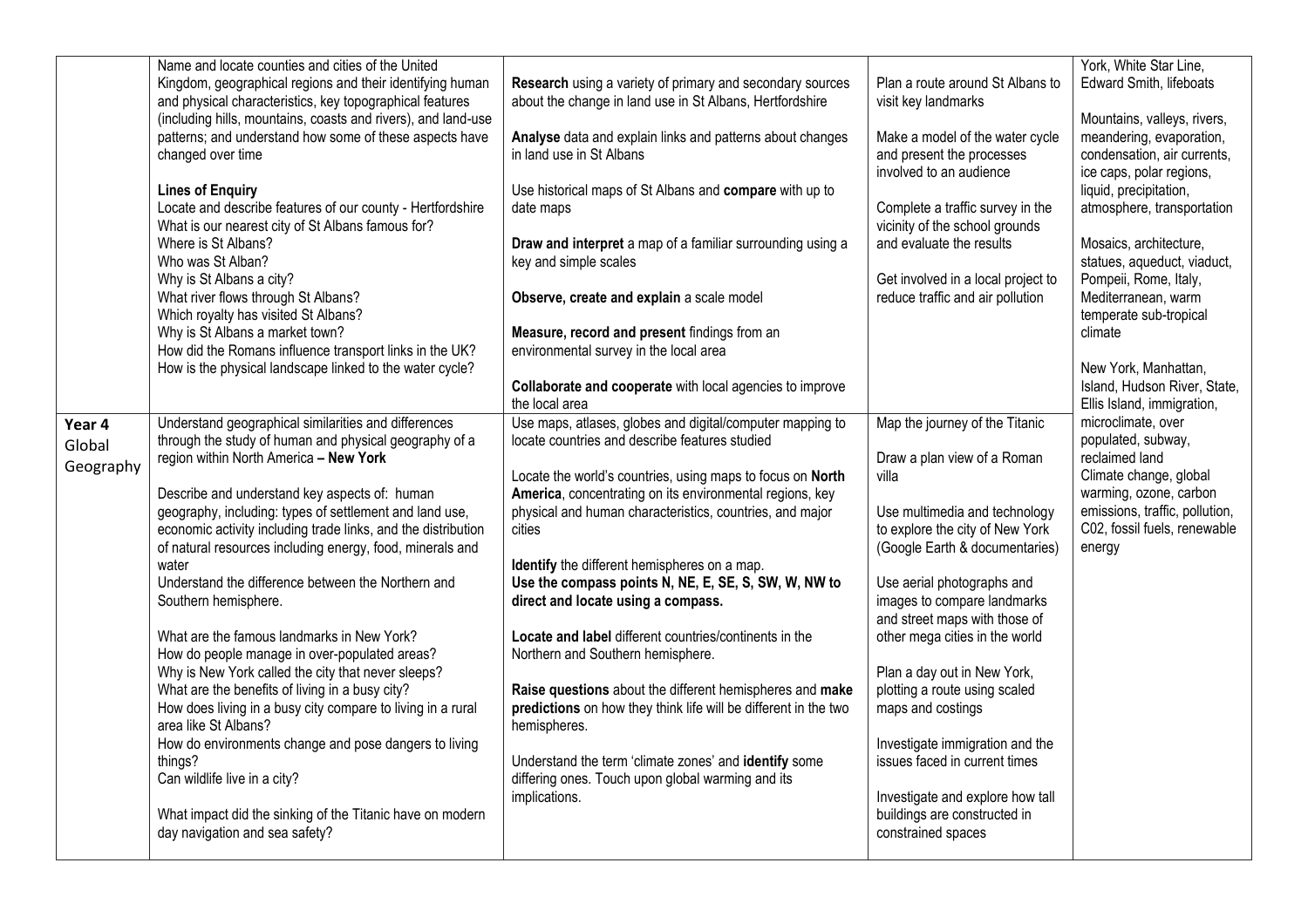|           | How and where did the Roman Empire spread?                                                                            |                                                                       |                                                              |                                                          |
|-----------|-----------------------------------------------------------------------------------------------------------------------|-----------------------------------------------------------------------|--------------------------------------------------------------|----------------------------------------------------------|
|           | Who is responsible for global warming?                                                                                |                                                                       |                                                              |                                                          |
| Year 5    | Understand geographical similarities and differences                                                                  | Present detailed explanations, draw conclusions, make                 | Identify and locate on a map of                              | Hertfordshire, Watford, St                               |
|           | through studying the human and physical geography of a                                                                | informed judgements                                                   | Hertfordshire, the main towns,                               | Albans, Hertford, Hatfield,                              |
| Geography | small area of the United Kingdom - Hertfordshire compared                                                             |                                                                       | cities and rivers and explain                                | Dunstable Downs, ancient                                 |
| of the    | to other UK counties                                                                                                  | Use maps, atlases, globes and digital/computer mapping to             | connections between them                                     | woodland, stag, home                                     |
| United    |                                                                                                                       | locate countries and describe features studied                        |                                                              | counties, Hatfield House,                                |
| Kingdom   | Name and locate counties and cities of the United                                                                     |                                                                       | Discuss and debate the                                       | Knebworth House, green                                   |
|           | Kingdom, geographical regions and their identifying human                                                             | Use the eight points of a compass, four-figure grid                   | advantages and disadvantages                                 | belt, agriculture, River                                 |
|           | and physical characteristics, key topographical features and                                                          | references, symbols and key (including the use of Ordnance            | of living in rural and urban areas                           | Colne, River Lea, Chilterns,                             |
|           | land-use patterns; and understand how some of these                                                                   | Survey maps) to build their knowledge of the United Kingdom           |                                                              | Tudor buildings, canal                                   |
|           | aspects have changed over time                                                                                        | and the wider world                                                   | Investigate the life of the Tudors                           | systems, transport links                                 |
|           |                                                                                                                       |                                                                       | and their links to Hertfordshire                             |                                                          |
|           | <b>Lines of Enquiry</b>                                                                                               | Use fieldwork to observe, measure record and present the              | including Hatfield House                                     | Europe, Scandinavia,                                     |
|           | Which famous people lived in our local area?                                                                          | human and physical features in the local area using a range           |                                                              | Sweden, Denmark, Finland,                                |
|           | Are any local streets names after famous people?                                                                      | of methods, including sketch maps, plans and graphs, and              | Visit a Tudor dwelling or take                               | Norway, Iceland, Nordic,                                 |
|           | Which monarchs have lived in our county?                                                                              | digital technologies                                                  | part in a Tudor experience                                   | Invaders, Settlers,                                      |
|           | Why did Elizabeth the first live at Hatfield House?                                                                   |                                                                       |                                                              | temperate oceanic climate,<br>humid continental climate, |
|           | Who was Nicholas Breakspear?                                                                                          | Suggest questions for investigating                                   | Look at local street maps to                                 | subarctic climate                                        |
|           | What is special about Hertfordshire?                                                                                  |                                                                       | identify and make connections                                |                                                          |
|           | Which county in the UK would you prefer to live in and<br>why?                                                        | Use primary and secondary sources of evidence in their                | between street names and                                     | Latitude, longitude, Equator,                            |
|           |                                                                                                                       | investigations.                                                       | buildings.                                                   | Northern Hemisphere,                                     |
|           |                                                                                                                       | Collect and record evidence unaided                                   | Identify layers in native                                    | Southern Hemisphere, the                                 |
|           |                                                                                                                       |                                                                       | woodland and make                                            | Tropics of Cancer and                                    |
|           |                                                                                                                       | Analyse evidence and draw conclusions eg compare                      | comparisons through                                          | Capricorn, Arctic and                                    |
|           |                                                                                                                       | historical maps of varying scales eg temperature of various           | presentations or posters                                     | Antarctic Circle, the                                    |
|           |                                                                                                                       | locations - influence on people/everyday life                         |                                                              | Prime/Greenwich Meridian,                                |
|           |                                                                                                                       |                                                                       | Visit a local super market to find                           | time zones axis, seasons,                                |
|           |                                                                                                                       |                                                                       | products that use palm oil                                   | space station, planets,                                  |
|           |                                                                                                                       |                                                                       |                                                              | moon, lunar, eclipse, NASA,                              |
| Year 5    | Locate the world's countries, using maps to focus on North                                                            | Use maps, atlases, globes and digital/computer mapping to             | Annotate Scandinavian maps to                                | trajectory, gravitational pull                           |
| Global    | and South America, concentrating on their environmental                                                               | locate countries and describe features studied                        | identify origin of Vikings                                   |                                                          |
| Geography | regions, key physical and human characteristics, countries,                                                           |                                                                       |                                                              | Sculpture, Angel of the                                  |
|           | and major cities                                                                                                      | Select and use a range of measuring instruments in<br>investigations. | Investigate world time zones in a                            | North, Albert Memorial,<br>Robin Hood, Titanic           |
|           |                                                                                                                       |                                                                       | maths lesson                                                 | memorial, Henry Moore,                                   |
|           | Understand geographical similarities and differences                                                                  | Compare maps with aerial photographs.                                 |                                                              | Christ the Redeemer,                                     |
|           | through the study of human and physical geography of a<br>region in South America - Amazon rainforest (deforestation) |                                                                       | Promote or advertise a famous<br>sculpture or statue, making | Terracotta Army, Pablo                                   |
|           |                                                                                                                       | Select a maps for a specific purpose.                                 | connections to its geographical                              | Picasso Guitar, Constantin                               |
|           | Describe and understand key aspects of: physical                                                                      |                                                                       | location                                                     | Brancusi, Duchamp, Andy                                  |
|           | geography, including:                                                                                                 |                                                                       |                                                              | Warhol, Statue of Liberty,                               |
|           | climate zones, biomes and vegetation belts and rivers                                                                 |                                                                       | Create a 3D model of the layers                              |                                                          |
|           |                                                                                                                       |                                                                       | of the rainforest                                            |                                                          |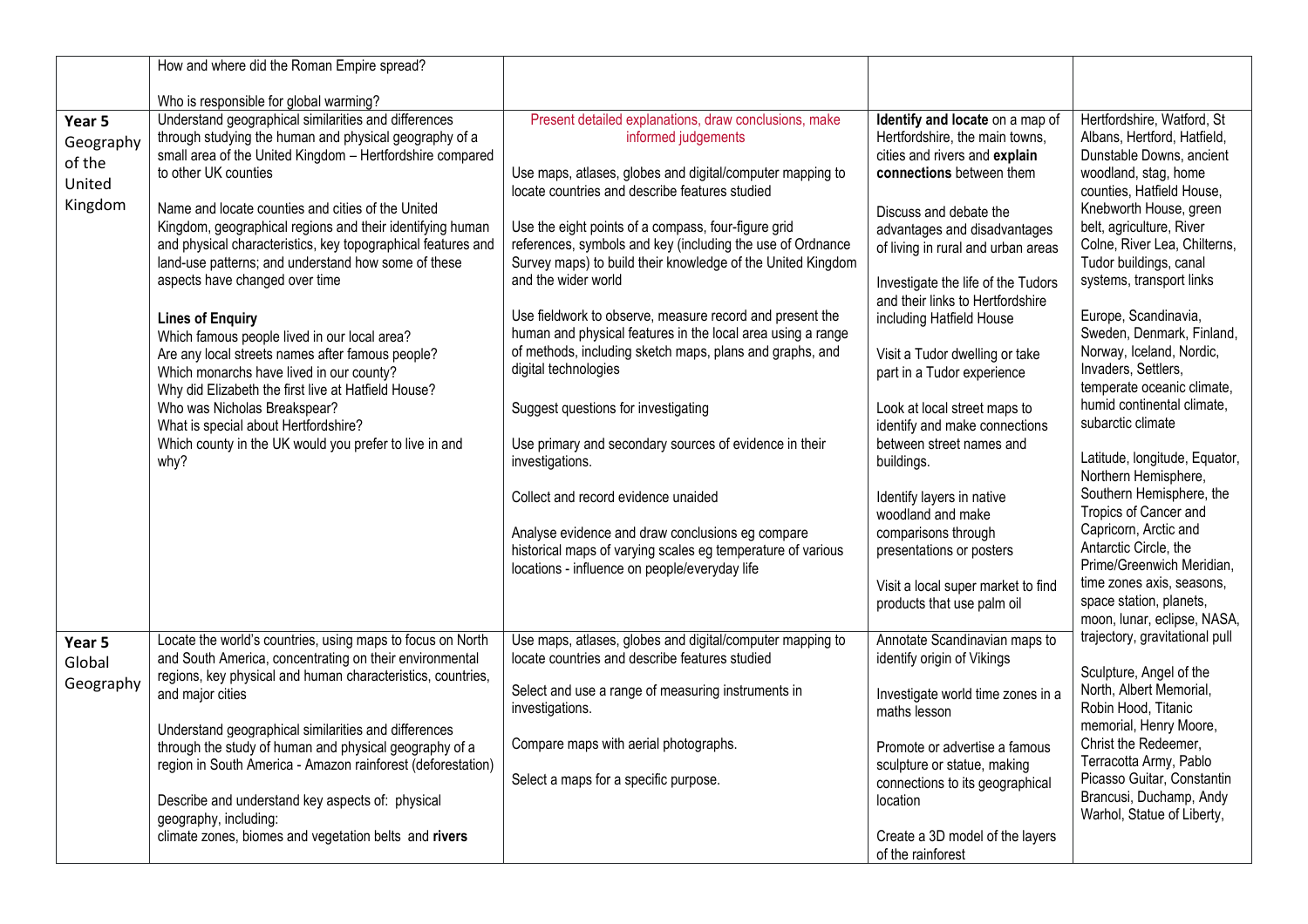| Describe and understand key aspects of human geography,         |                                   | Amazon, rainforest,         |
|-----------------------------------------------------------------|-----------------------------------|-----------------------------|
| including: types of settlement and land use, economic           | Watch documentaries on life in    | humidity, canopy, emergent, |
| activity including trade links, and the distribution of natural | the rainforest                    | understory, forest floor,   |
| resources including energy, food, minerals and water            |                                   | habitat, life cycles,       |
|                                                                 | Investigate using alternatives to | dwellings, palm plantation, |
| Identify the position and significance of latitude, longitude,  | palm oil in recipes and beauty    | deforestation, subsidence,  |
| Equator, Northern Hemisphere, Southern Hemisphere, the          | products                          | run off, destruction, life, |
| Tropics of Cancer and Capricorn, Arctic and Antarctic           |                                   | caimans, jungle, River      |
| Circle, the Prime/Greenwich Meridian and time zones             |                                   | Gade, meander, source,      |
| (including day and night) Tilt of the Earth                     |                                   | mouth, erosion and          |
|                                                                 |                                   | deposition                  |
| <b>Lines of Enquiry</b>                                         |                                   | Fair trade, exploitation,   |
| Where are rainforests found in the world?                       |                                   | natural resources, charity, |
| Why does it rain in these forests?                              |                                   | child labour, inequality,   |
| What animals live in the rainforests?                           |                                   | farming, agriculture, over- |
| What is found in each layer of the rainforest?                  |                                   | farming                     |
| Are there any similarities between a rainforest and our local   |                                   |                             |
| woodland?                                                       |                                   |                             |
| Why do people live in the rainforest?                           |                                   |                             |
| Are the rainforests worth saving?                               |                                   |                             |
| Why is palm oil such a popular product?                         |                                   |                             |
| What products do we find palm oil in?                           |                                   |                             |
| Should we try to use alternatives?                              |                                   |                             |
|                                                                 |                                   |                             |
|                                                                 |                                   |                             |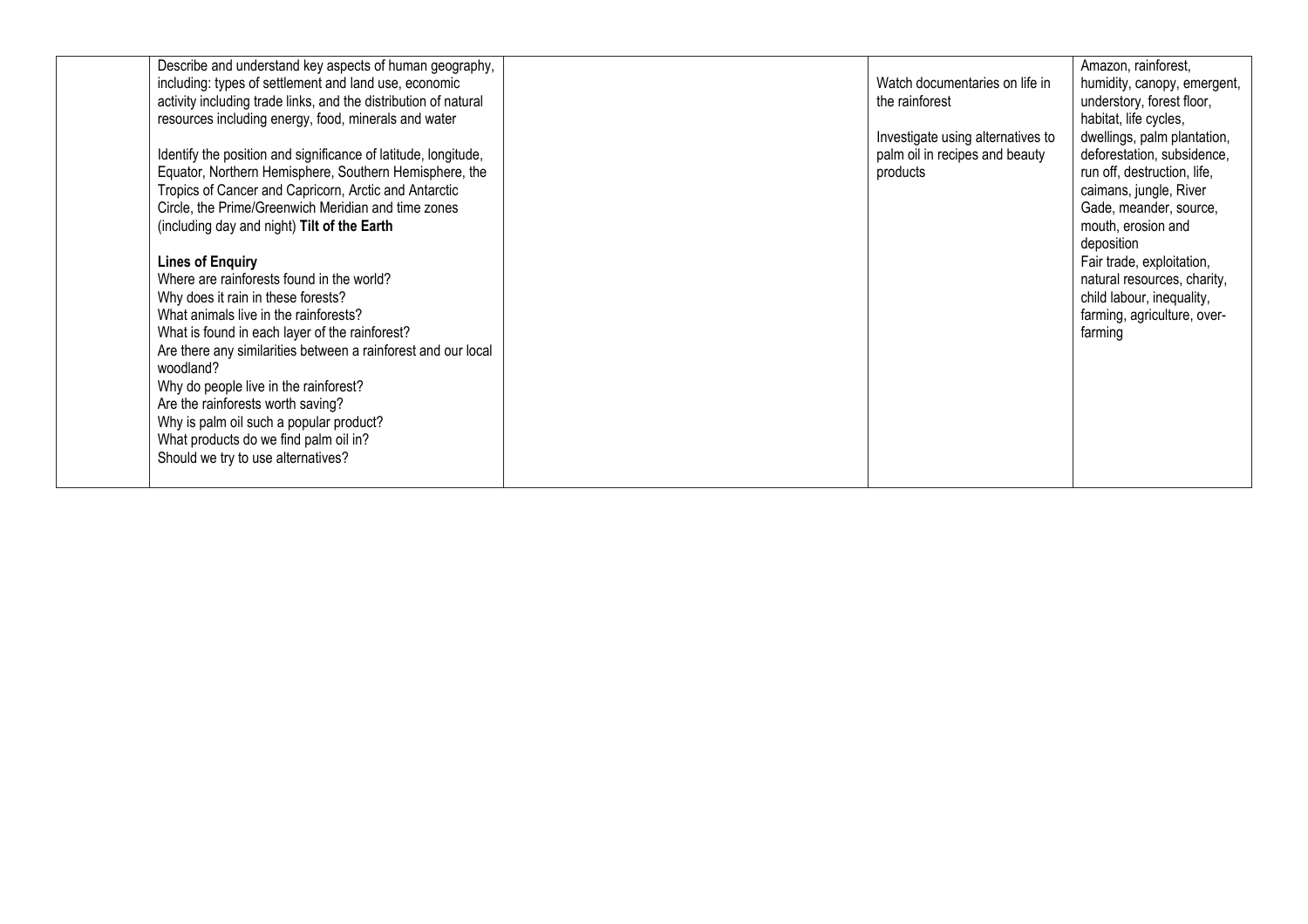| Year 6    | Name and locate counties and cities of the United             | Evaluate critically, validate, hypothesis, remodel             | Map the route of the Grand           | Grand Union Canal,             |
|-----------|---------------------------------------------------------------|----------------------------------------------------------------|--------------------------------------|--------------------------------|
| Geography | Kingdom, geographical regions and their identifying human     |                                                                | Union Canal, naming the main         | London, barge,                 |
| of the    | and physical characteristics, key topographical features      | Use maps, atlases, globes and digital/computer mapping to      | towns it runs through                | warehouse,                     |
| United    | (including hills, mountains, coasts and rivers), and land-use | locate countries and describe features studied                 |                                      |                                |
|           | patterns; and understand how some of these aspects have       |                                                                | Use technology to investigate        | Birmingham, Regents            |
| Kingdom   | changed over time - Swanage                                   | Use the eight points of a compass, six-figure grid references, | the history of the building of the   | Canal, Grand Junction          |
|           |                                                               | symbols and key (including the use of Ordnance Survey          | canals and explain how locks         | Canal, locks, tunnel,          |
|           | Understand geographical similarities and differences          | maps) to build their knowledge of the United Kingdom and       | work                                 | toll, restoration,             |
|           | through the study of human and physical geography of a        | the wider world                                                |                                      | recreation, 3rd Duke of        |
|           | region of the United Kingdom                                  |                                                                | Visit the Grand Union Canal and      | Bridgewater, James             |
|           |                                                               | Use fieldwork to observe, measure, record and present the      | carry out fieldwork                  |                                |
|           | Human geography, including: types of settlement and land      | human and physical features in the local area using a range    |                                      | <b>Brindley</b>                |
|           | use, economic activity including trade links, and the         | of methods, including sketch maps, plans and graphs, and       | Explore the lifestyle of living on a |                                |
|           | distribution of natural resources including energy, food,     | digital technologies.                                          | canal boat using interviewing        | Trade, empire, export,         |
|           | minerals and water - British Canals and Victorian             |                                                                | techniques                           | import, Queen Victoria,        |
|           | <b>Empire</b>                                                 | Compare graphs and data and draw conclusions                   |                                      | Prince Albert, East India      |
|           |                                                               |                                                                | Use OS maps and UK maps to           | Trading Company, shipping,     |
|           | <b>Lines of Enquiry</b>                                       | Prepare and carry out interview, sometimes in a formal         | locate lighthouses around the        | colonies                       |
|           | How has Industry in Watford changed over time?                | situation.                                                     | coast                                |                                |
|           | What businesses were important in Watford?                    | Evaluate the quality of the evidence.                          |                                      | Lighthouse, headland,          |
|           | What role has the building of the canals played in Watford's  | Use a database to interrogate and amend information            | Investigate historic ship wrecks     | outcrop, bay, currents,        |
|           | history?                                                      | collected.                                                     | and the technology now used to       | lifeboat, radar,               |
|           | How and why were canals built?                                | Use maps, atlases, globes and digital/computer mapping to      | prevent them                         | communication, lamp,           |
|           | Why do people still live on canal boats?                      | locate countries and describe features studied                 |                                      |                                |
|           |                                                               |                                                                | Watch a documentary on the           | lens, beacon, danger,          |
|           | How did the British Empire grow?                              | Annotate sketches to describe and explain geographical         | RNLI and debate issues raised        | navigation                     |
|           | Why were lighthouses built?                                   | processes and patterns.                                        | concerning responsibility on the     |                                |
|           | Why are lots of lighthouses not used anymore?                 |                                                                | ocean                                | Island, cliffs, strategy,      |
|           | What is the role of the Royal National Lifeboat Institution?  |                                                                |                                      | weather conditions, home       |
|           |                                                               | Select and use a range of measuring instruments in             | Attend school journey and carry      | guard, Battle of Britain,      |
|           | What are the benefits of living by the sea in the UK?         | investigations.                                                | out a range of fieldwork             | Germany, Europe, Poland,       |
|           | Where is Swanage?                                             |                                                                |                                      | France, continent, English     |
|           | Why do people go on holiday to Swanage?                       |                                                                | Investigate historic WW2 events      | Channel, allotment, make do    |
|           | What are the features of a UK seaside town?                   |                                                                | and present evidence to how the      | and mend, dig for victory,     |
|           | How has the landscape been shaped by the sea?                 |                                                                | geography of the UK played a         | Winston Churchill, Adolf       |
|           | What are the disadvantages of living by the sea?              |                                                                | part in the outcome (Island          | Hitler, holocaust              |
|           |                                                               |                                                                | nation)                              |                                |
|           |                                                               |                                                                |                                      | Coast, headland, bay,          |
| Year 6    | Describe and understand key aspects of:                       | Draw a variety of thematic maps based on their own data.       | Annotate a map of the British        | beach, erosion, wave cut       |
| Global    | Physical geography, including: climate zones, biomes and      |                                                                | Empire with trade connections        | platform, stack, cave, sink    |
| Geography | vegetation belts, volcanoes and earthquakes, coastal          | Draw plans of increasing complexity                            |                                      | hole, longshore drift, coastal |
|           | erosion                                                       |                                                                | Use multimedia to investigate        | management, sea defences,      |
|           |                                                               | Use a scale to measure distances.                              | global coastal disasters such as     | landslides, groynes, seaside   |
|           | <b>Lines of Enquiry</b>                                       |                                                                | the tsunami in Jan 2004              |                                |
|           | What is trade and why it has been important to                | Draw/use maps and plans at a range of scales.                  |                                      |                                |
|           | countries around the world for thousands of years             |                                                                |                                      |                                |